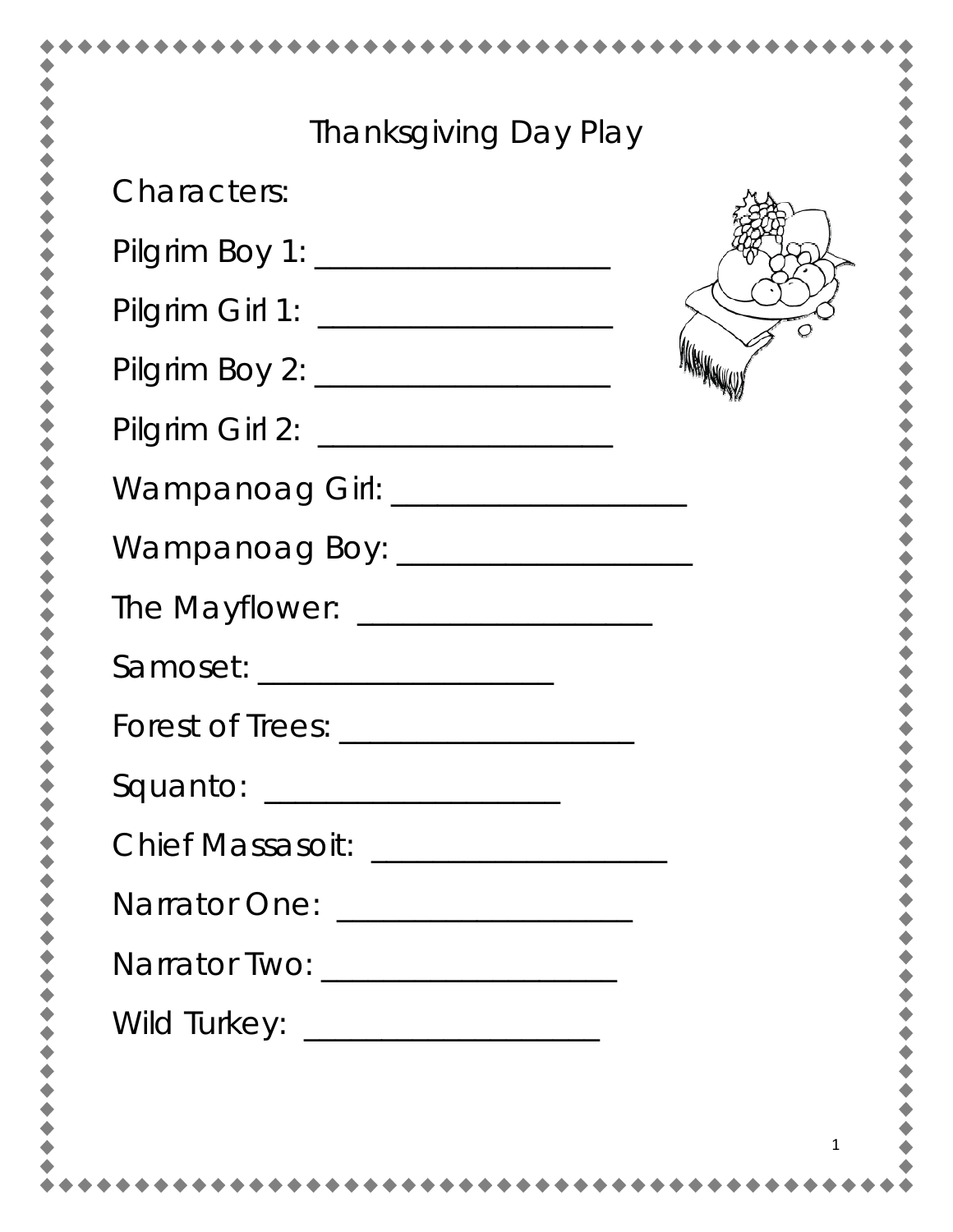## Play Script

Mayflower: *Stand away and wave back and forth.*

Wampanoag Boy: *(standing behind the forest trees)* Look! Over there! A boat is coming to Massachusetts! *(points to Mayflower)*

Wampanoag Girl: *(standing behind the forest trees)*

I wonder who those people are.

Wampanoag Boy: Let's tell Chief Massasoit.

Pilgrim Girl 2: *(standing behind the Mayflower)* Is the boat ever going to land?

Pilgrim Boy 2: *(standing behind the Mayflower)* Soon! We can see land! Look, it looks like trees and people are there, too!

The Mayflower: After rocking and rolling on the sea, I'm thankful we are finally here.

Narrator 1: The Pilgrims landed in Massachusetts where the Wampanoag people were living. The Wampanoag people were kind and helpful to them.

2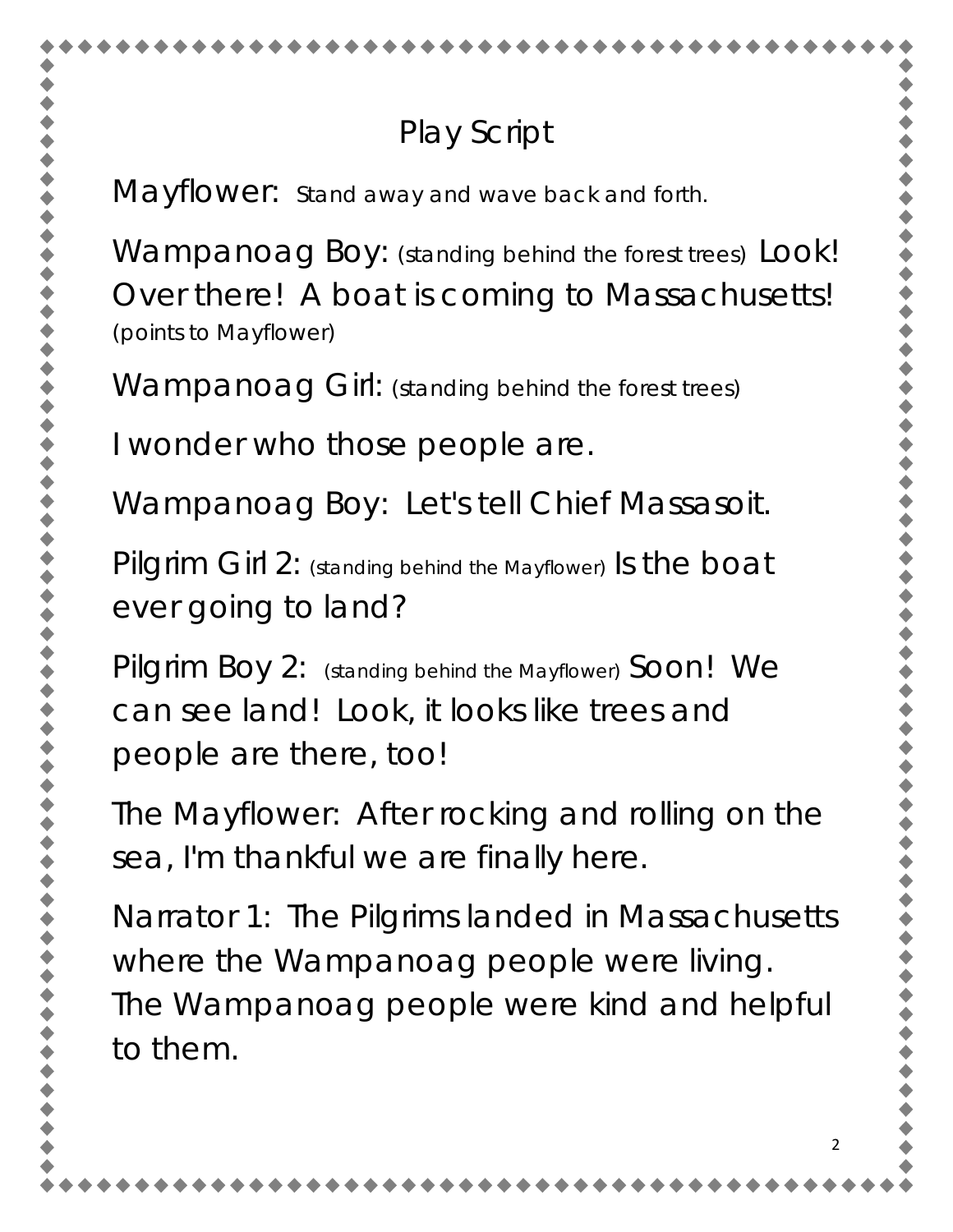Narrator 2: Squanto and the Wampanoag people had grown corn they could share with the Pilgrims. They knew how to find wild turkeys, and other food too.

Samoset: I am thankful for wild turkeys that live in Massachusetts.

Wild Turkey: Gobble, gobble.

Squanto: I am thankful for the corn that grew tall and green.

Wampanoag Boy 1: Me too, and I am thankful I could help hunt.

Wampanoag Girl 1: I am thankful I can help cook the food.

Narrator 1: The Pilgrims were thankful they stayed safe on their trip from England.

Narrator 2: They were thankful the Wampanoag people helped them learn to find food in a new land.

Pilgrim Girl 1: I am thankful for the cranberries in the new land.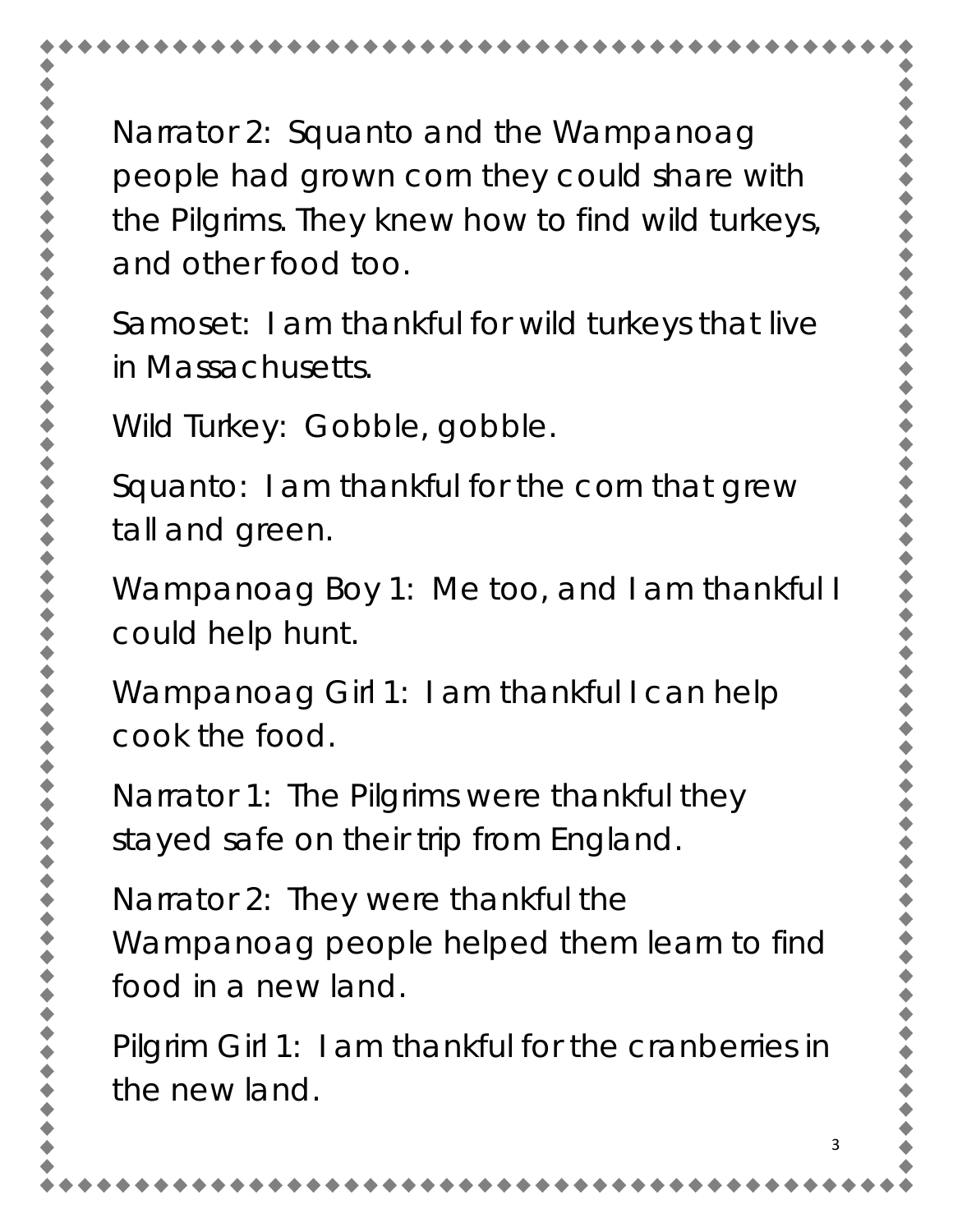

Pilgrim Boy 1: I am thankful for the forests full of

Pilgrim Girl 2: I am thankful we can make houses with the trees here.

Pilgrim Boy 2: I am thankful I can help make houses to live in.

Forest of Trees: I am thankful I can provide wood for homes to keep people warm.

Narrator 1: In the fall, the food was done growing and it was harvest time.

Narrator 2: The Pilgrims from England and the Wampanoag from Massachusetts shared a meal they called Thanksgiving.

Squanto: Pilgrims, you will find out corn is good

Samoset: You will also find out Turkeys are good

4

Turkey: Gobble? Gobble? Gulp!